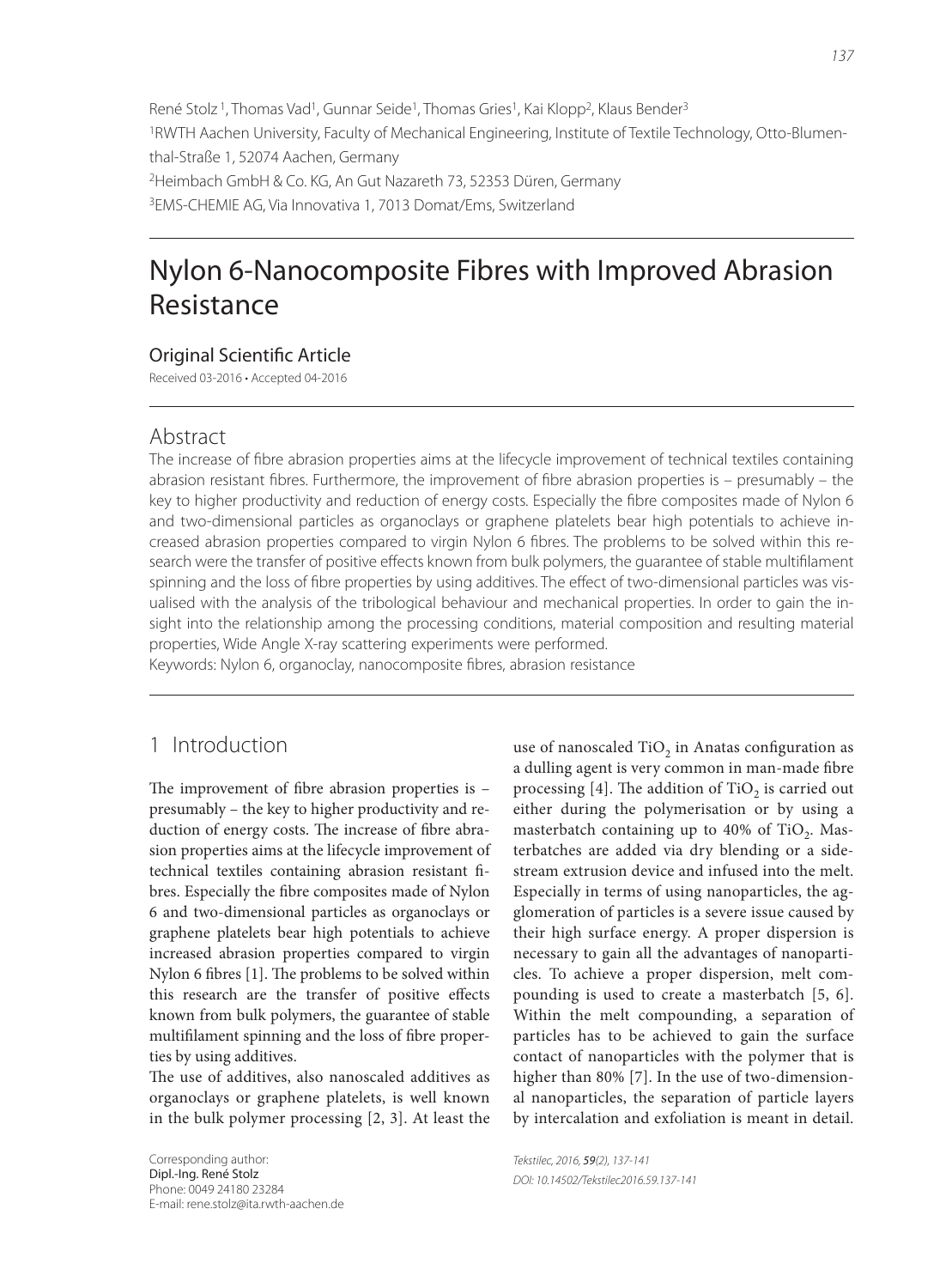Some of the particles, e.g. organoclays, are modified to ease the exfoliation and dispersion in the melt [3]. Proper dispersion of nanoparticles is further necessary to achieve a stable extrusion process. In the fibre process, metal filter elements are used with the pore sizes from  $20-70 \mu m$ , depending on the filament diameter. Especially in the use of particles, the filters have to be sufficiently coarse to allow a stable extrusion and filament winding without filament breaks [4].

Recent studies on fibre extrusion show that the use of functional particles in fibre extrusion lead to reduced lifetime of spin packs or reduced spinning speed during the melt spinning. The reduced lifetime of spin packs and melt filtration derives from filter clogging due to the agglomerations of functional additives or nanoparticles in the melt filters [4]. As soon as the filter is clogged, the pressure in the spin pack increases and leads to the end of the process. In industry, the filter lifetime of at least 1 day is reached using particles or colour batches [4]. The reduced spinning speed is the result of agglomerations that are not filtered in the spin pack. An agglomeration of 10  $\mu$ m is larger than half the size of a Nylon 6 filament with 3 dtex. The tension around the agglomeration can be double as high as in the virgin polymer. The stress peaks due to the increase in tension lead to filament breaks and process instabilities.

Apart from the processing problems, the properties of fibres are diminished by using additives. This is a problem for the fibres in high demanding technical applications, e.g. technical nonwovens. The fibres are coarser than the mentioned fineness; hence, there are fewer problems in the process stability, however, the properties, especially tenacity, are reduced.

#### 2 Experimental

Within the experimental part, the spinability and reproducibility in the production process of Nylon 6 and abrasion resistant materials were studied. A highly viscous Nylon 6 provided by EMS-CHEMIE AG was used as a polymeric matrix. Nylon 6 was modified by two different two-dimensional nanoparticles, graphene platelets and organoclays. The effects of different concentrations were studied within the range of 0.1 wt% up to 5 wt% additive

content in the polymer. The investigated concentrations are shown in Table 1**.**

Table 1: Investigated particle concentration

| Concentration [wt%] | 0.1 |  |  |
|---------------------|-----|--|--|
| Organoclays         |     |  |  |
| Graphene platelets  |     |  |  |

The nanocomposites were melt spun into fibres using the masterbatch route. Therefore, masterbatches with 10 wt% additive were produced by melt compounding. The final concentration was gained by dry blending, which means mixing the polymers on a granule level. The meltspinning experiments were performed on a lab scale meltspinning plant designed by Fourné Polymertechnik GmbH, Alfter, Germany (Figure). The winding speed was set to 400 m/min.



Figure 1: Lab scale melt spinning plant

Subsequently to fibre spinning, hot drawing was performed on a draw stand. The yarns were stretched using the following draw ratios:

$$
- \lambda_{\text{D}} = 1
$$
  
\n
$$
- \lambda_{\text{D}} = 1.75
$$
  
\n
$$
- \lambda_{\text{D}} = 2.5
$$
  
\n
$$
- \lambda_{\text{D}} = 3.25
$$
  
\n
$$
- \lambda_{\text{D}} = 4.
$$

To stretch the yarn, it was heated above the glass transition temperature to the temperature of 80 °C. After the stretching, the yarn was tempered on the following godets at 120  $^{\circ}$ C. The temper process is necessary to reduce the induced tension in the yarn so it can be wound up on a bobbin again.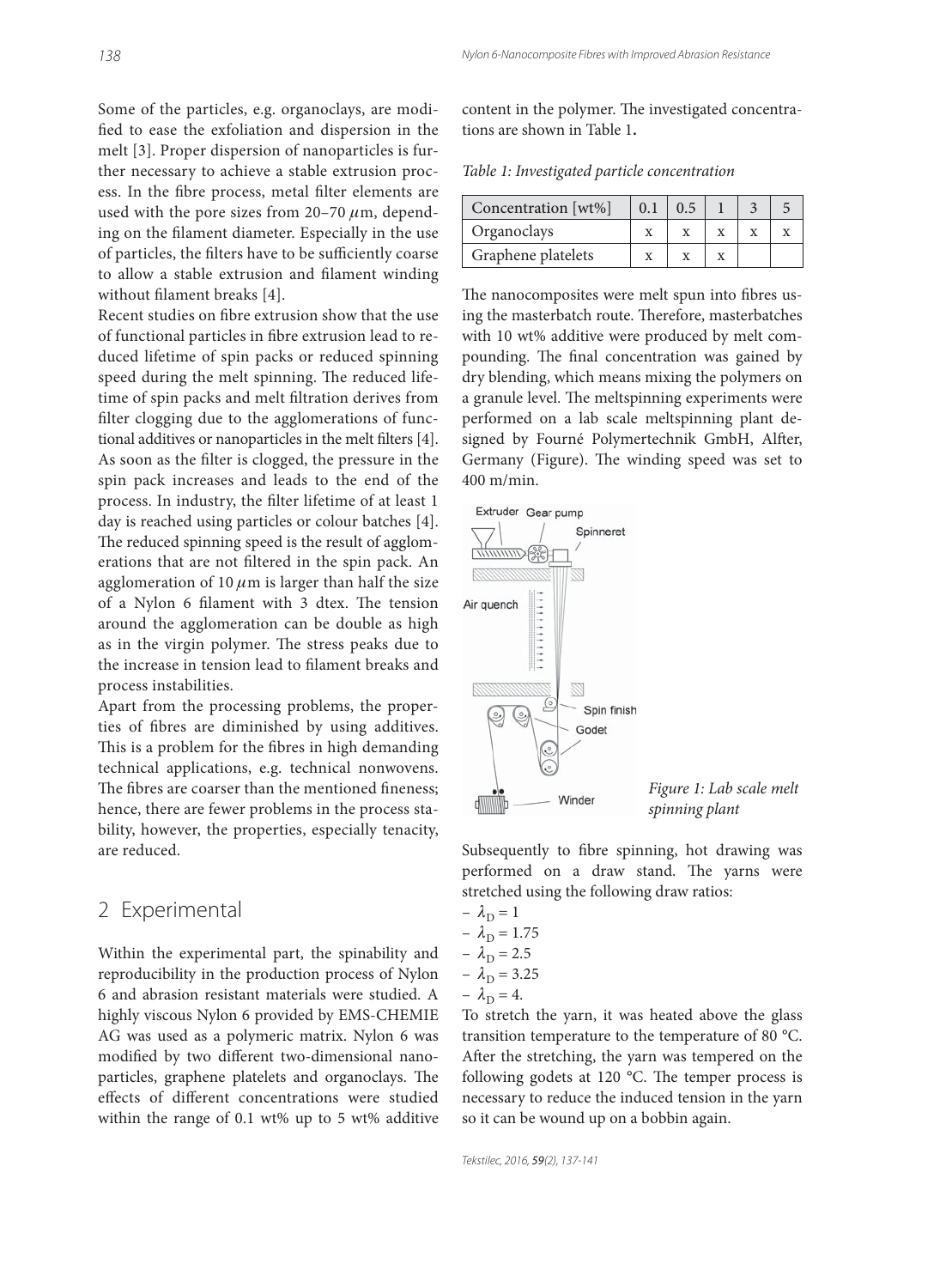Due to their structure and geometrical shape, the nanoparticles influence the processing and the tribological behaviour of the fibre. The relationship among the processing conditions, material composition and resulting material properties was investigated. Therefore, the abrasion and mechanical properties were analysed. Moreover, Wide Angle X-ray scattering experiments were performed to gain the insight into the structure of nanocomposites. The properties were compared to a virgin Nylon 6 material.

The abrasion resistance was studied using the bechlenberg test device that was developed at ITA (Institute of Textile Technology at RWTH Aachen University). It studies the bearable abrasion of a fibre against itself under additional loading. The yarns were wound four times around themselves at the angle of 90° and slid against each other with 300 slides per minutes. The bechlenberg test device is schematically shown in Figure 2. The mechanical properties were determined by Statimat 4 U from Textechno H. Stein GmbH & Co. KG, Mönchengladbach, Germany.



#### 3 Results

The use of graphene platelets in the meltspinning process was limited to the amount of up to 1 wt%. Further enhancement was not possible as the graphene platelets led to filter clogging in the spinning plant and reduced the fibre properties. Especially during the spinning, the use of a higher concentration led to filament breaks and instabilities during the processing. Even the loadings below 1 wt% led to filter clogging and problems in the process stability over time. Furthermore, the material did not show improvements in terms of abrasion resistance or mechanical properties.

Organoclays led to the results that were more promising. Up to the additive content of 1 wt%, no negative effects were detected and up to 5 wt%, no limitations in the processing were found apart from the reduced drawability. During the abrasion studies, it became obvious that only low amounts of organoclays (up to 1 wt%) lead to the improvement of the fibre. The endurance of the fibre was increased by 100% comparing the best and worst value of the virgin material to the material containing  $0.1$  wt% organoclays (Figure). The investigation clearly indicates that low amounts of organoclays show better properties than the materials containing more than 1 wt%.



Figure 3: Abrasion resistance with bechlenberg

The analysis of properties show that the mechanical properties were diminished by the presence of organoclays. Particularly the performance was lost at particle contents > 1 wt%, which is shown in Figure 6.



Figure 4: Tenacity over draw ratio  $(\lambda_D)$  and organoclay (OC) content

On the other hand, the modul of the fibre increased with the organoclay content, which is shown in Figure 5.

Tekstilec, 2016, 59(2), 137-141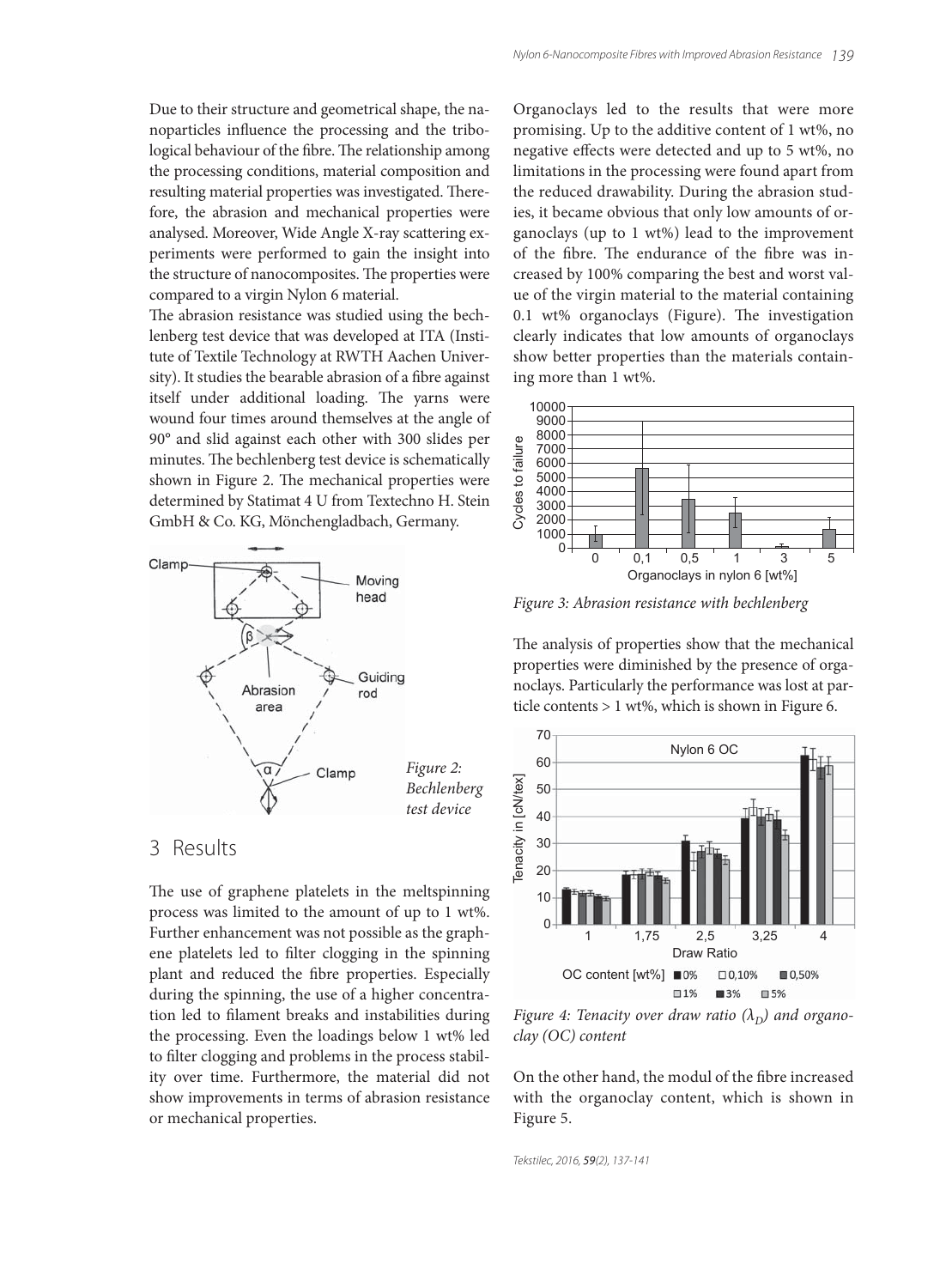

Figure 5: Module over draw ratio  $(\lambda_D)$  and organoclay (OC) content

There was no fibre specimen at the draw ratio  $\lambda_D =$ 4, containing more than 1 wt%, as they did not bear the stretching in the drawing process. This was already visible at tenacity, as it decreased over the particle content.

Due to the WAXD investigation, it became obvious that the presence of organoclays influences the formation of the crystal phases in Nylon 6. The  $\gamma$ -phase was stabilised up to the draw ratios  $\lambda_D = 2.5$ . An example of this investigation is shown in Figure 6. In the virgin Nylon 6 material, there was a steady conversion from the  $\gamma$ -phase in the beginning to the

 $\alpha$ -phase. The  $\alpha$ -phase grows due to stretching and temperature in the drawing process. In comparison, the growth of the α-phase was inhibited in the Nylon 6 material containing 1 wt% of organoclays.

### 4 Discussion

The results of the investigations are reasonable concerning the fact that the fibre properties in virgin fibres were determined by the orientation and growth of crystal phases. Therefore, it is obvious that nanoparticles are impurities to the fibre, which cannot transfer the forces within the polymeric phase. Hence, the bearable force is reduced due to the stress peaks over the fibre cross-section. The negative effects of nanoparticles are more severe if the particles used are not modified to fit into the Nylon 6 matrix. These particles do not disperse in the matrix and form an agglomeration that leads to filter clogging and instabilities in the process. This is found by the use of graphene platelets. Further negative effects are found by overloading the fibres with particles as found in organoclay contents above 1 wt%.

The results from the WAXD study show that the particles also hinder the crystallisation behaviour. Due to their presence, the polymeric chains are not able to align to each other into crystal phases. Only high drawing leads to the stretching forces necessary to



Figure 6: Crystal structure over draw ratio  $(AD)$  and organoclay  $(OC)$  content

Tekstilec, 2016, 59(2), 137-141